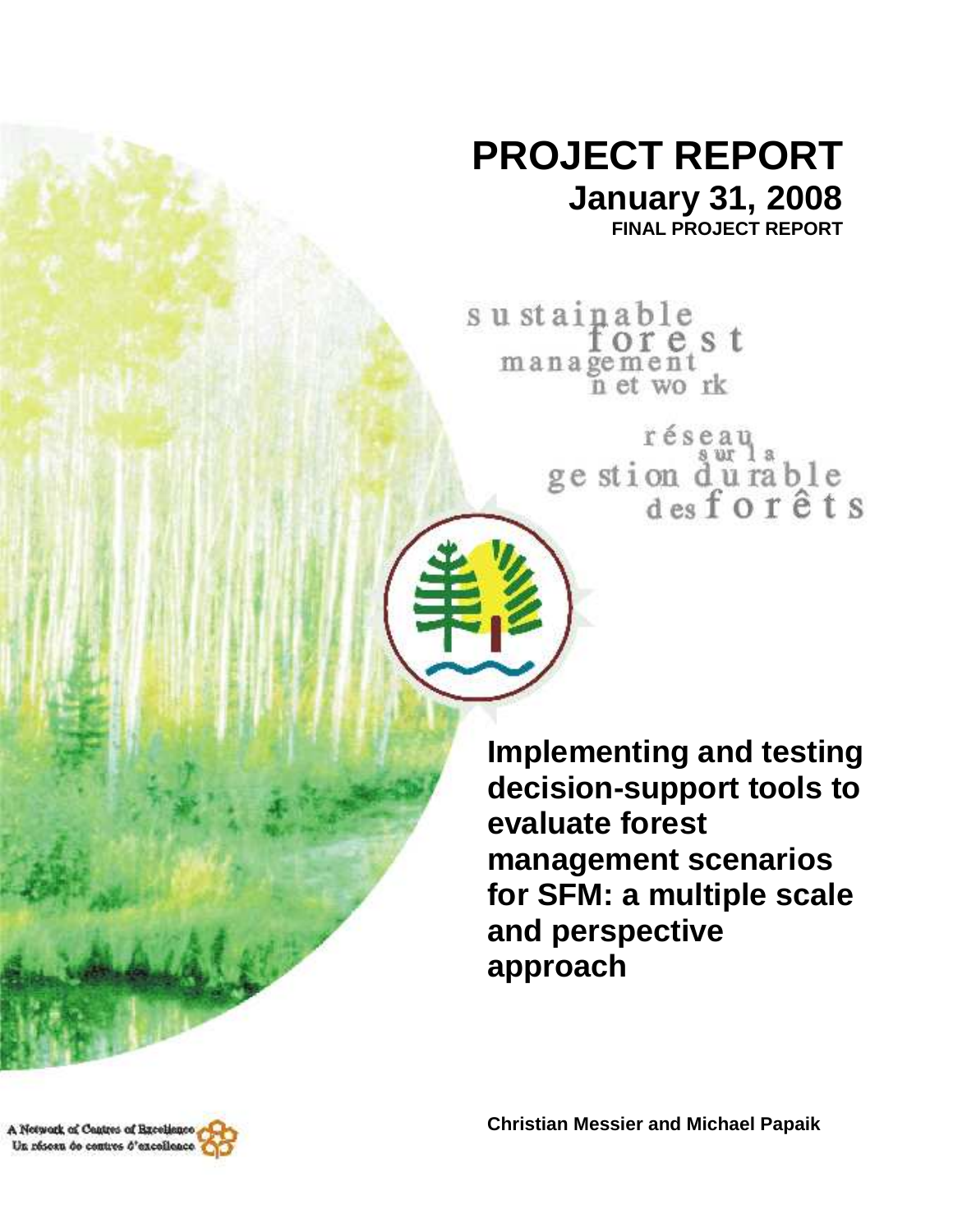# **Implementing and testing decision-support tools to evaluate forest management scenarios for SFM: a multiple scale and perspective approach**

**SFMN Project** 

**By:** 

**Christian Messier**  Centre d'étude de la forêt (CEF) Université du Québec à Montréal, Montreal, Quebec messier.christian@uqam.ca

**Michael Papaik**  Centre d'étude de la forêt (CEF) Université du Québec à Montréal, Montreal, Quebec papaik.michael@uqam.ca

> **January 31, 2008 Edmonton, Alberta, Canada.**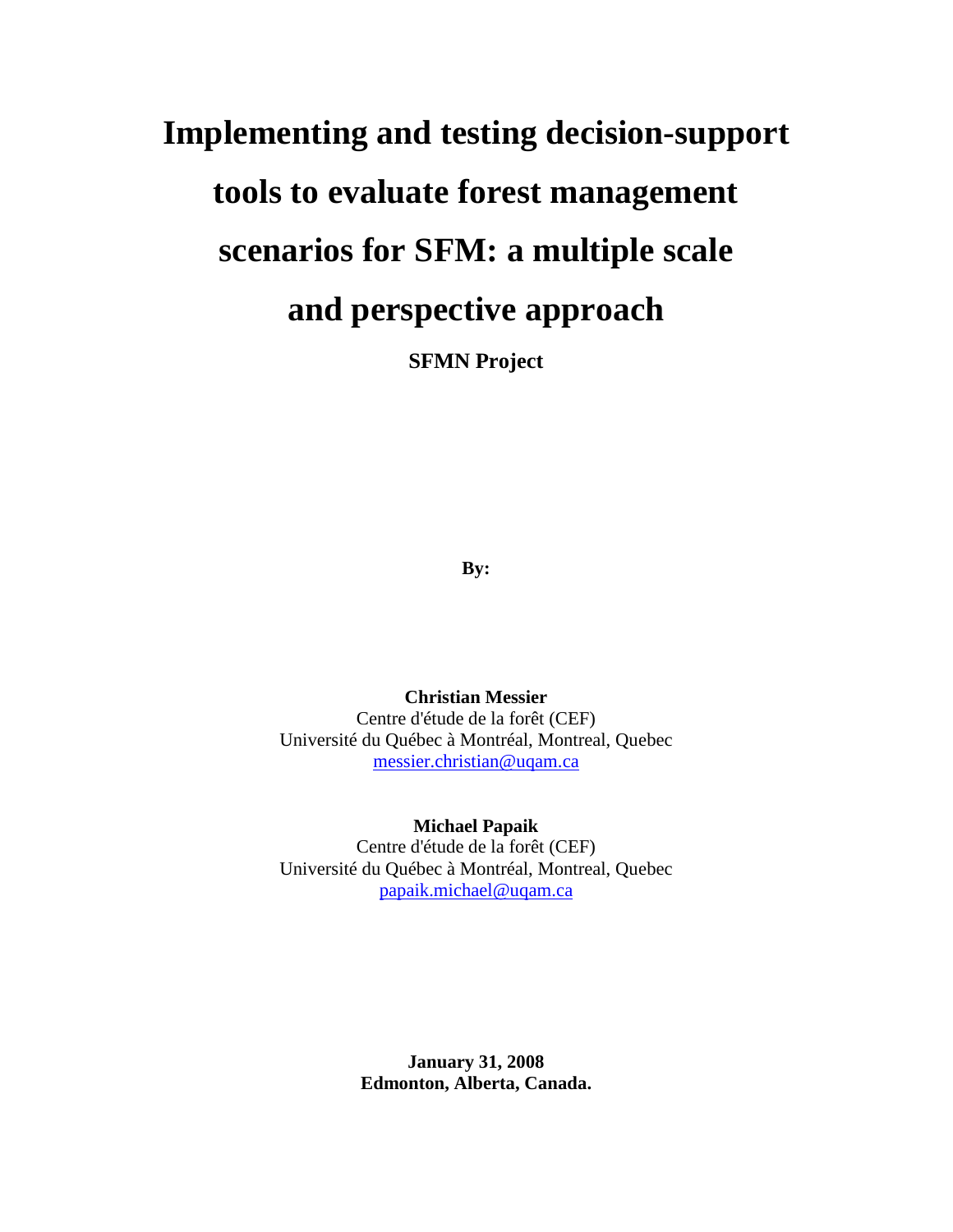## **ABSTRACT**

To assist forest managers in balancing an increasing diversity of resource objectives, we developed a toolkit modeling approach for sustainable forest management (SFM). The approach integrates a multi-model strategy into a collaborative adaptive management philosophy that facilitates participation among stakeholders, decision-makers, and local domain experts. The modeling team works iteratively with each of these groups to define essential questions, identify data resources, and then determine whether the available tools can be applied, adapted, or created to fit site needs. The focus of this project is on the process of how SFM modeling tools and concepts can be rapidly assembled and applied in new locations, balancing efficient transfer of science with adaptation to local needs. We use forest planning district 19A in central Labrador, a forested landscape where social and ecological values receive equal priority to economic values, to illustrate strengths and challenges associated with an integrated modeling approach. Principle advantages of the approach include the scientific rigor introduced by peer-reviewed models in combination with the adaptability of meta-modeling. A key challenge is the difficulty of communicating results of complex scientific models to different participatory groups. This challenge can be overcome by frequent and substantive communication among groups at the appropriate times in the model-building process. The toolkit approach holds promise for extending beyond case studies without compromising the bottom-up flow of needs and information to inform SFM planning using the best available science.

**Keywords:** Forest sustainability, ecosystem management, participatory modeling, scaling, interdisciplinary.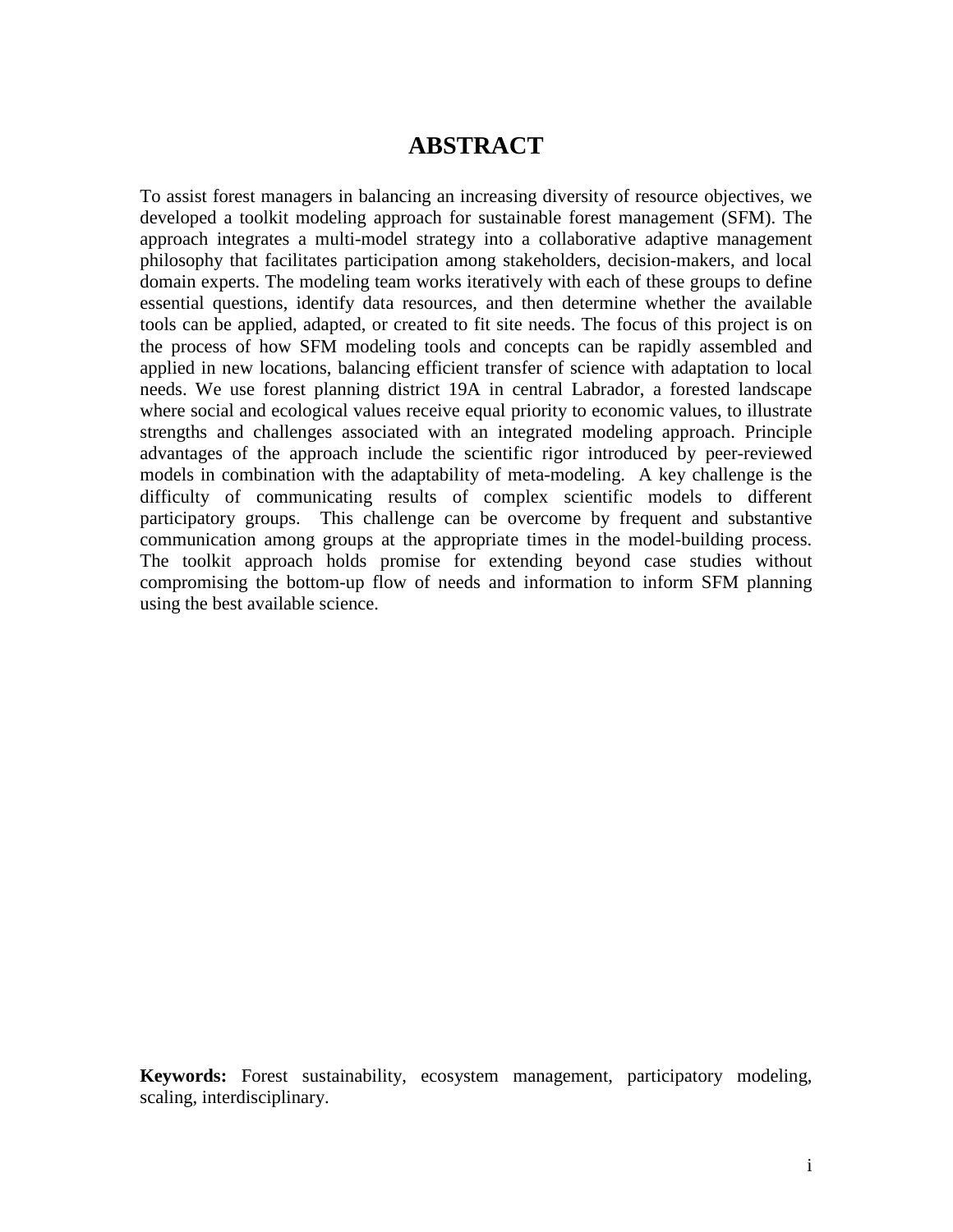## **ACKNOWLEDGEMENTS**

The SFM Toolkit approach was funded through the Sustainable Forest Management Network of Canada. As a collaborative effort, there were many other funding sources. These include the National Fire Plan of the U.S. Forest Service, Centre d'Étude de la Forêt at the University of Quebec at Montreal, the Labrador Department of Natural Resources, and the British Columbia Ministry of Forests and Range. Robert Sutton completed the yield curves and Darren Jennings prepared GIS data for the Labrador case study while Keith Deering provided guidance on Labrador planning priorities. Brian Miranda assembled the fire weather inputs for the LANDIS-II simulations and assembled the LANDIS-II figures. We also thank Eric Gustafson, Dean Anderson, and three anonymous reviewers for valuable comments on the manuscript. We dedicate this paper in kind memory of Neal Simon, a great friend and colleague who passed away during the writing of the manuscript.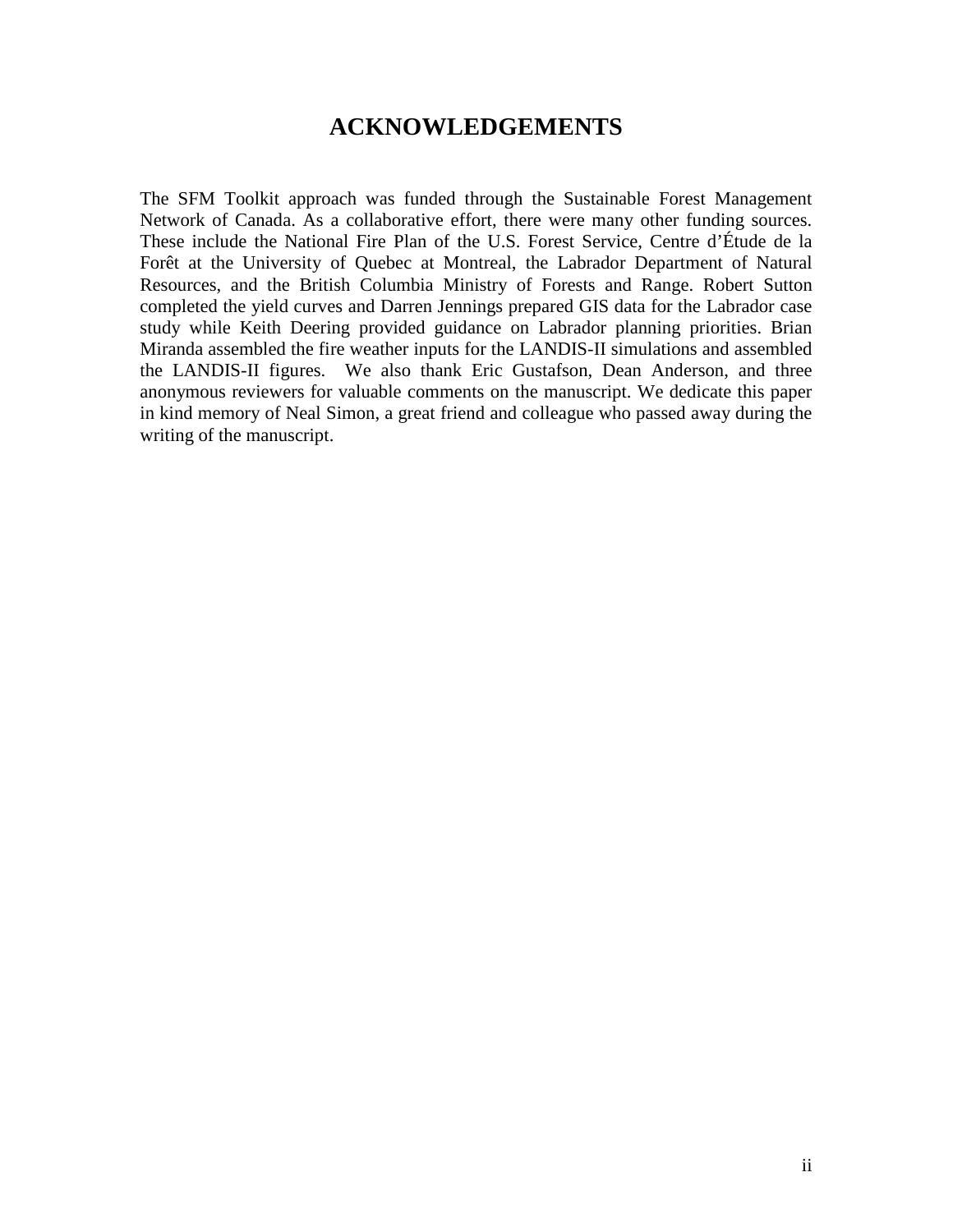## **TABLE OF CONTENTS**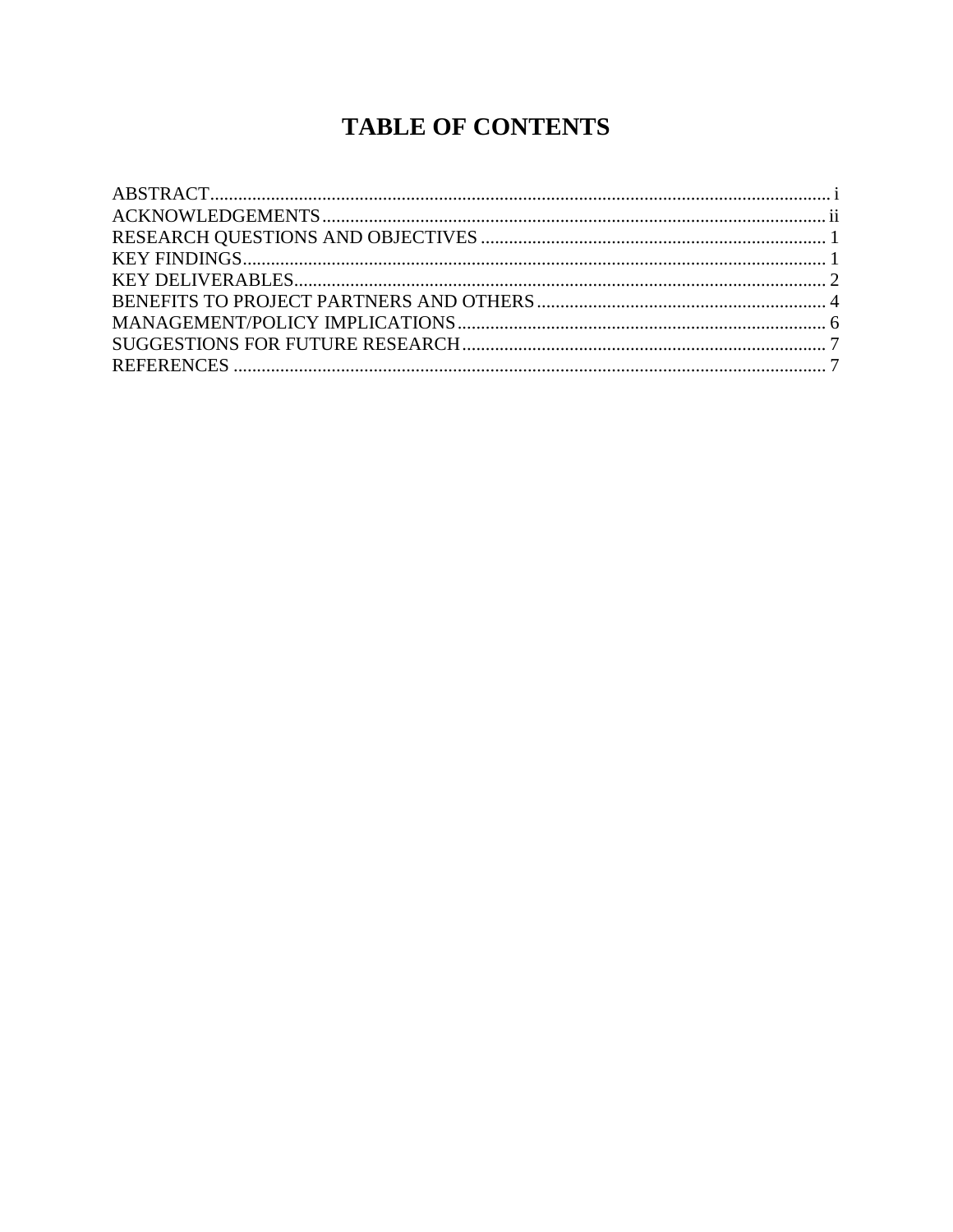#### **RESEARCH QUESTIONS AND OBJECTIVES**

The objective of the project, "messiercimpl10" was to assemble an "SFM toolkit" composed of different modelling tools that are either available now, nearing completion, or can be developed rapidly. To meet this objective "messiercimpl10" proposed to develop a generalized framework with four components designed to (1) identify the key drivers of forest change and their associated scale in different ecological and socio-economic settings, (2) assign the appropriate tool(s) from the toolkit to model the drivers and their interactions, (3) take advantage of local "domain experts" to rapidly parameterize and calibrate the tools to the new location, and (4) design scenarios that simulate the relevant range of management options and evaluate their effect on forest landscapes relative to desired future conditions.

#### **KEY FINDINGS**

The project fostered the continued development of very close working relationships with and among our partners in Mauricie (TRIAD), Labrador and BC that has led to concrete changes in how the forest is being managed. A non-exhaustive list of our scientific achievements to meet our project objectives includes: 1) Development of a spatially-explicit forest state and management model using SELES (Fall and Fall 2001) that has refined the timber supply estimates derived for the original D19 management plan and added the ability to analyze the spatial effects and constraints of different landscape management strategies; 2) Completion of a modelling study of scaling issues that currently challenge SFM objectives (Papaik et al., Ecosystems In Rev.), which led to insights into other modelling issues and a methodology for incorporating more fine-scale process into landscape-scale models without incurring excessive costs in computing speed; 3) Development of a prototype socioeconomic model that evaluates short- and long-term economic consequences simultaneously with risk analysis of habitat integrity for key species such as Caribou (Morgan et al., In Press); 4) A sociological analysis of people's perceptions of SFM (Berninger et al. In Press) and how their original perceptions changed as a result of this toolkit development process (Berninger, Society and Natural Resources In Rev.); 5) Development of an economic assessment of biodiversity and functional zoning (Khazri, Ph.D. thesis); 6) Integration of the Canadian Fire Behaviour Prediction system with a LANDIS fire model for application in Labrador to investigate synergies between disturbances by fire and management (Simon et al. in prep.); 7) Used a landscape model developed with SELES to (a) evaluate six different TRIAD scenarios for a 400 000 ha landscape in central Quebec (Côté et al., in prep.), and (b) explore the effects of changing management regimes over time on ability to meet SFM objectives (James et al. In Press.); 8) Development of stand-scale succession models for (a) boreal forests of BC using a stand thinning algorithm to simulate thinning of extremely dense post-clear cut stands (Astrup, Ph.D. thesis), and (b) southern boreal forests of western Quebec, using a mixed species adult growth model to improve estimates of biomass dynamics; and 9) Formalization of our toolkit modelling approach within a framework that integrates the three disciplines of sustainable forestry (ecology, economics, and sociology) in the context of scale-specific processes to balance science with local SFM needs (Sturtevant et al. 2007).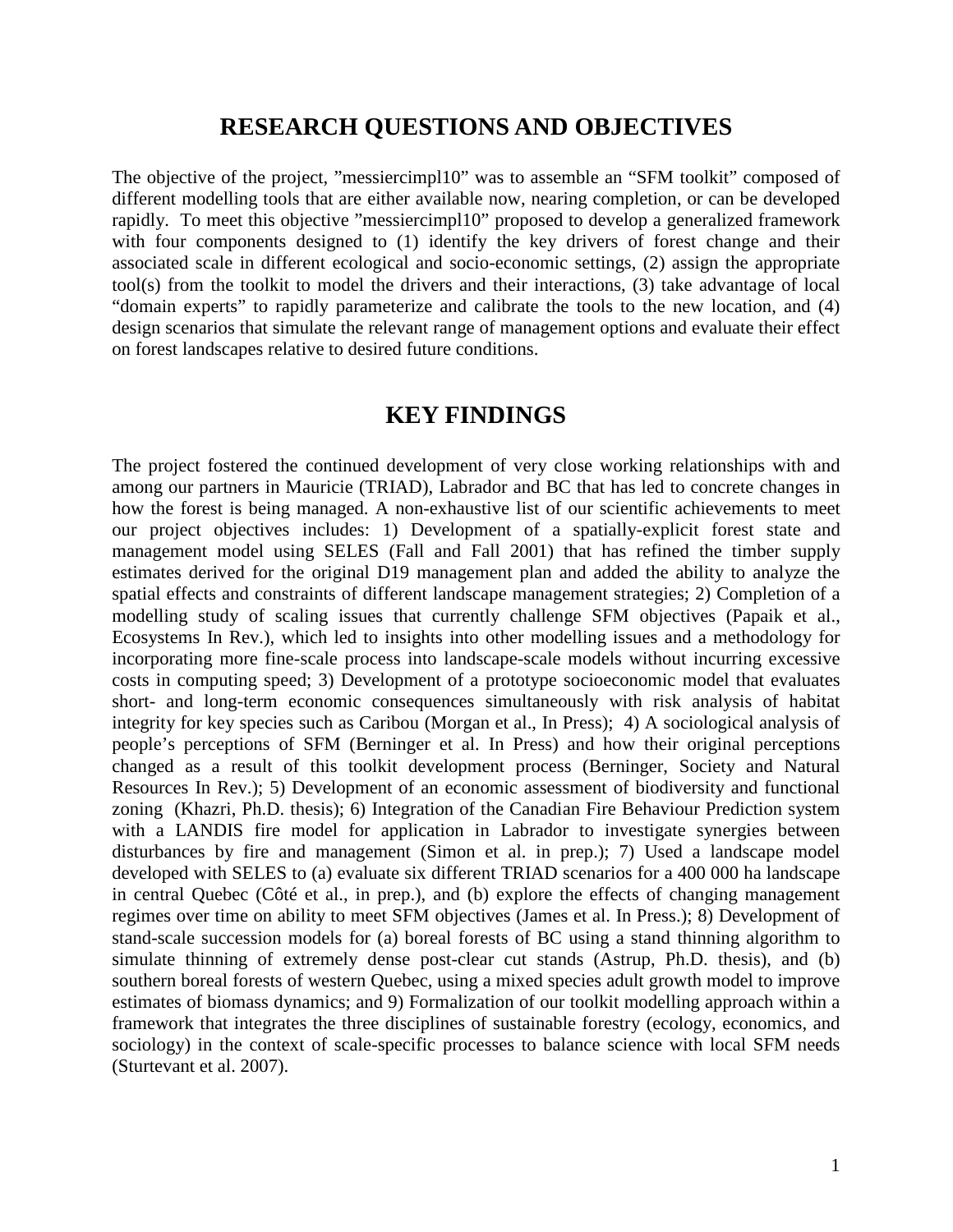## **KEY DELIVERABLES**

As part of the development of HQP, one of our post-docs co-organized a special session at ESA 2005 titled "Insights, Challenges, and Future Directions in Modelling Forest Dynamics at Multiple Scales". This full-day session was very well attended with an average of over 120 people per talk. Two of our post-docs and one collaborator organized a full symposium at the 2006 annual conference of the International Assocation of Landscape Ecology (IALE) titled "Crossing scales and disciplines to achieve forest sustainability: A framework for effective integrated modelling". The symposium consisted of 14 speakers doing similar studies from other forested ecosystems around the world and is the basis for a special issue of Ecology of Society the papers for which are currently in review. Research at one of our node sites (Mauricie area), which makes use of the TRIAD concept, has been endorsed by the Quebec provincial government as one of two major case study sites in support of sustainable forest management objectives outlined in the Coulomb Report. All information regarding the progress and status of this project can be accessed from our web site: http://www.lfmi.uqam.ca

#### *Seminars*

October 4-5, 2005 at the Landscape Ecology Lab at the University of Toronto. Speaker: Michael Papaik. Topic: Scaling forest processes between stands and landscapes in the boreal forests of Labrador. Attendees were the students of Marie-Josée Fortin, a PI on this project.

Messier, C. Seminar on ecosystem management and the TRIAD concept. Centro tecnologic forestal de Catalunya, Espagne, June 2007.

Messier, C. Seminar on resiliency in forest ecosystems. North American Forest Ecology Workshop (NAFEW), Vancouver, June 2007.

Messier, C. Seminar on ecosystem management in Canada. Naturvetenskap University, Sweden, September 2007.

Messier, C. Seminar on complexity management. Freiburg University, Germany.

Messier, C. Seminar on Functional Zoning. UofT, Fac. Forestry, October 2007.

Messier, C. Seminar on the new challenge in Forestry. Keynote, Institute of Forestry of Canada meeting, October 2006.

Messier, C. Seminar on the boreal forest of Canada. Canada-Russia forestry meeting, Ste-Petersburg, Russia, March 2006.

Messier, C. Seminar on Forestry at different scales. Congrès INTECOL et ESA, August 2005. Messier et al. Poster on TRIAD. Carrefour de la recherche forestière, October 2007.

Rheault H. et Messier, C. Seminar on TRIAD project in LaTuque. Bilboa, Spain, September 2006.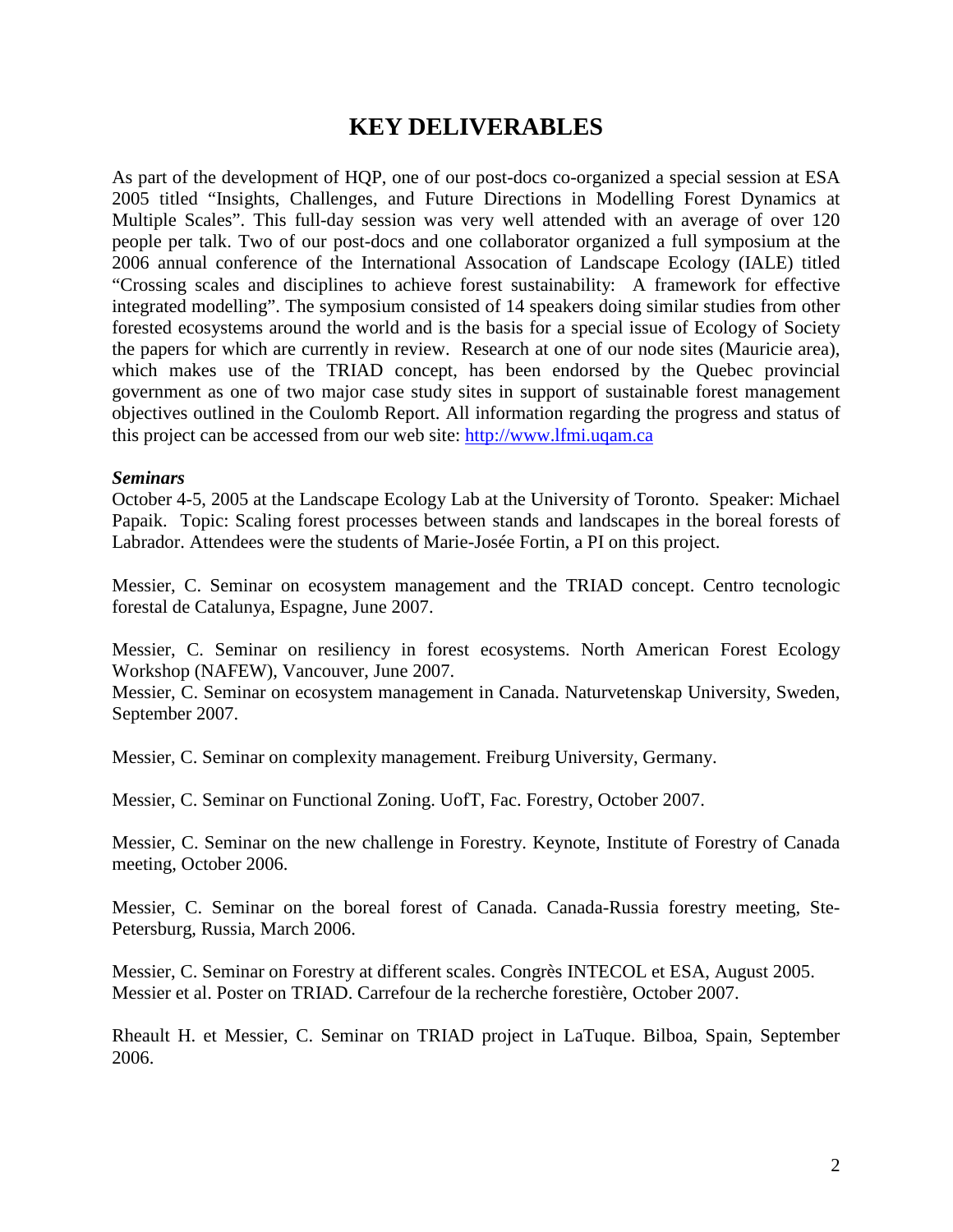David Paré, Jean-François Dupuis, Luc Guindon, Mireille Bouchard, Suzanne Brais, Louis Duchesne et Jean-Pierre Saucier. Estimation du potentiel de productivité des sites. Carrefour de la Recherche, Québec, October 2007.

Berninger, K., Kneeshaw, D. et Messier, C. Forest values and attitudes of interest groups in three regions. 13th International Symposium on Society & Resource Management, 17.-21.6. 2007, Park City Utah.

Berninger, K., Kneeshaw, D. et Messier, C. Comparing forest management preferences of different interest groups across a gradient of management intensity. 12th International Symposium on Society & Resource Management, 3.-8.6. 2006, Vancouver.

Aguilar, C, Berninger, K et Mai Hô, V. Affiche sur les aspects socio-économiques de la TRIADE. Carrefour de la recherche forestière, October 2007.

Berninger, K., Kneeshaw, D. et Messier C. Poster on the forest values. Colloque du CEF, March 2007.

Beaulieu, N. Exposé sur le projet TRIADE en Mauricie. Colloque dans le cadre du Carrefour de la recherche forestière. October 2007.

Messier, C. Exposé sur les aires protégées : un complément essentiel à l'aménagement écosystémique. Colloque dans le cadre du Carrefour de la recherche forestière. October 2007.

Messier, C. Exposé sur la TRIADE et l'aménagement écosystémique. Colloque organisé par l'action boréale du Québec. March 2007.

Hô, V.M. et Gélinas, N. Exposé: Economic Valuation of Biodiversity in a Context of Forest Management Zoning in Quebec. Canadian Society for Ecological Economics (CANSEE), Halifax. July 2007.

Gélinas, N., Hô, V.M., Aguilar, C.,Berninger, K., Kneeshaw, D. et Laserre, P. 2007. Les aspects socio-économiques de la TRIADE. Affiche présentée dans le cadre du Carrefour de la recherché forestière. October 2007.

Plusieurs sorties sur le terrain avec les gens du Forestier en chef, les gens du Ministère des ressources naturelles et des intervenants locaux entre 2005 et 2007.

#### *Workshops*

October 11-14, 2005 SELES programming workshop held at the University of Quebec at Montreal. Organizer, Michael Papaik; workshop leader, Andrew Fall. Topic: Introduction to landscape model development using SELES. Objective: Train attendees how to do basic programming using the SELES model development language. The primary target was this SFMN project, but several additional persons attended. Project members who attended: Michael Papaik (PDF), Neal Simon (PDF), Daniel Kneeshaw (PI), Patrick James (PhD), Kati Bernininger (PhD), Pascal Côté (MSc).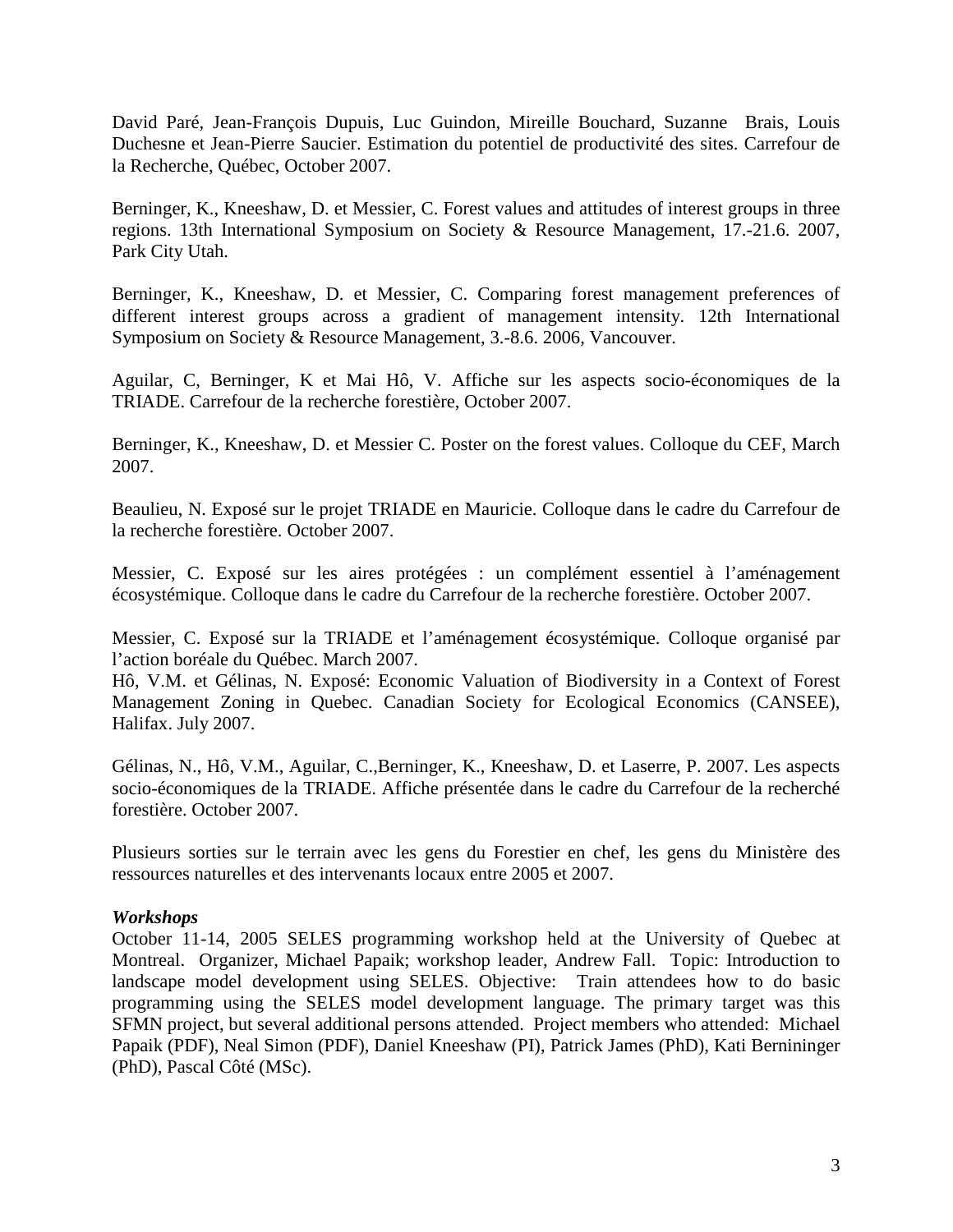February 28- March 4, 2005. SORTIE-ND programming workshop. Organizer: Michael Papaik; workshop leader, Lora Murphy principal programmer for SORTIE-ND. Introduction to programming SORTIE-ND in C++. Objective : train attendees in the organization of the code and write a small, but functional new behaviour for the simulation model. Project members who attended: Michael Papaik (PDF), Mark Vanderwell (PhD), Pascal Rochon (research assistant) and Daniel Lesieur (research assistant).

#### *Communication with the general public*

Kati Berninger – interviewed by the local newspaper and local radio station in Goose Bay, Labrador.

Christian Messier, Luc-Alain Giraldeau and Béatrix Beisner. Newspaper article for Le Devoir publicizing the ESA conference. Article title : "L'écologie est une science en perpétuelle transformation." 7 Août 2005.

## **BENEFITS TO PROJECT PARTNERS AND OTHERS**

In many respects the SFM toolkit approach is the same as any integrated modeling effort, hence previous experience and advice on communication across disciplines (Côté et al. 2001, Kinzig 2001, Bradshaw and Bekoff 2001, Lele and Norgaard 2005) and working as part of integrated teams (Nicolson et al. 2002) all apply. The key difference lies in the assembly of models designed for different purposes into a cohesive system that collectively informs the SFM planning process. This difference poses both unique opportunities and unique challenges to the modeling team. Chief among the advantages is that the cumulative science and experience underlying currently available models can be brought to bear on a specific planning initiative (in our case the D19A Forest Management plan). A primary challenge is the complexity associated with coupling models designed for different domains (see Appendix). The scientific advantages of the approach can be realized so long as the strengths and limitations of the tools are well understood (especially when the number of tools is large), and careful attention is paid to the pipelining strategies used to transfer information from one tool to the next.

A perpetual challenge during the assembly of the meta-model is finding the right balance between re-use and/or adaptation of existing tools and creating new ones. When using an existing tool, there is always a risk of a mismatch between the tool and the conceptual model. This risk must be weighed against the time required to create and evaluate (Rykiel 1996) a new custom tool. In our case, most tools were modified versions of pre-existing models. Modern programming practices, such as modular architecture (Maxwell and Costanza 1997, Groenwold and Sonnenschein 1998, Scheller et al. 2007), simplify adaptation of existing models. As a case in point, the interaction between succession, harvesting, and fire disturbance could be realistically simulated in LANDIS-II by creating a new fire extension, but retaining other model components that fit the conceptual model of the case study. Similarly, simulation support tools such as SELES will continue to make customized modeling and meta-model assembly easier and more accessible to a broader audience. In time we envision a more general SFM toolkit applicable to boreal systems that can expand as new tools are added, key parameter ranges are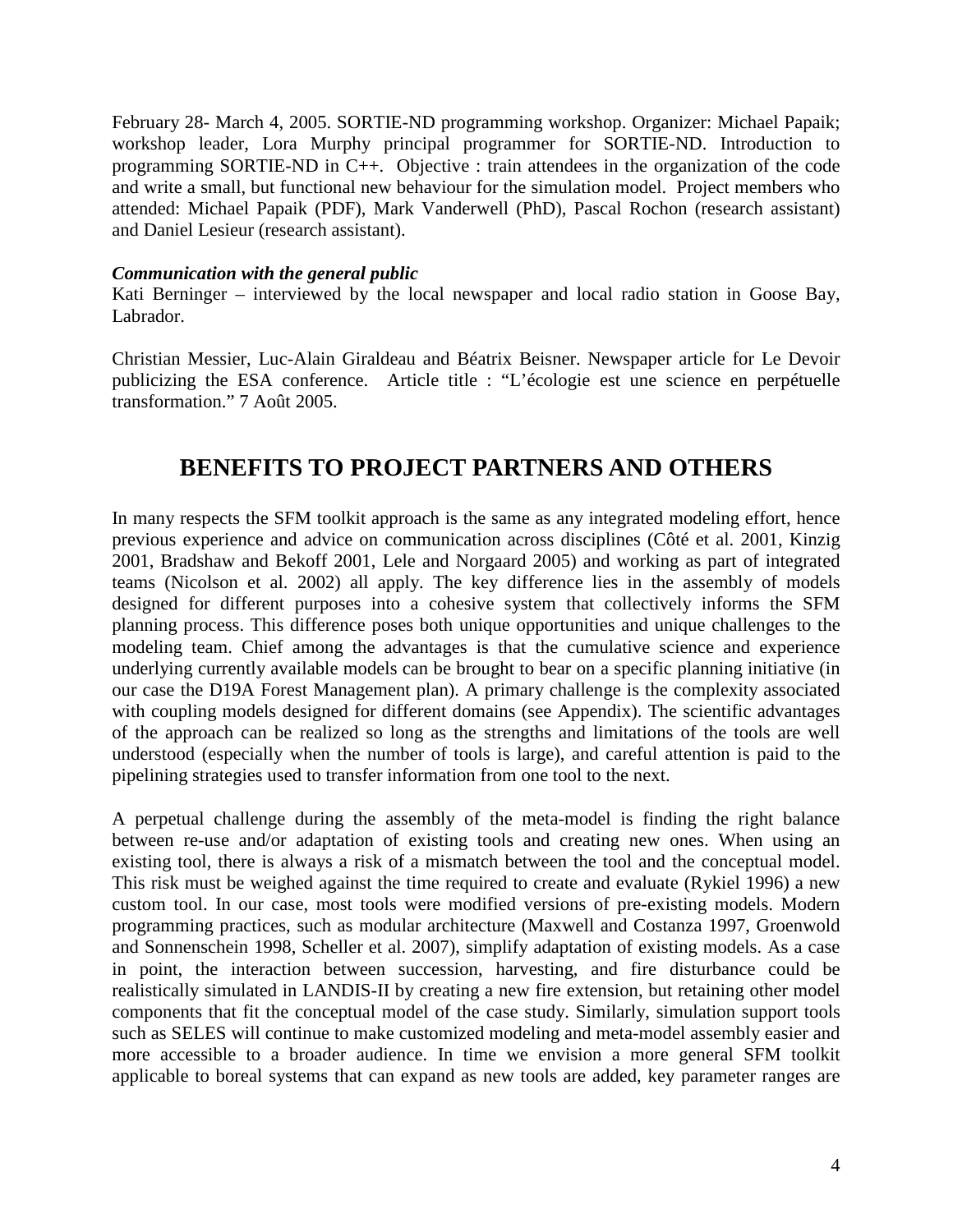defined, new issues are addressed, and new insights are gained from both individual and comparative modeling initiatives in the region.

The modular architecture of a meta-model allows progress to be made on multiple fronts simultaneously without waiting for results from the entire collection of models. We divided our team into working groups to make efficient use of effort, to ensure a parsimonious set of elements that address project needs and to focus attention on appropriate tools for each element. Preliminary, domain-specific modeling is an important form of prototyping that is essential for the iterative, two-way communication at all levels of participation (Fig. 2; Fall et al. 2001, Nicolson et al. 2002). However, there are inherent dependencies built into the modeling process (i.e., project definition, data identification, model selection, indicator development, etc.). If these dependencies are ignored the process can easily degrade into an uncoordinated set of modeling exercises and the opportunity for true synthesis will be lost. Our experience suggests that strong leadership, in combination with a structured framework, is essential to the success of a toolkit approach.

Team selection is critical when applying an SFM toolkit because the diversity of tools familiar to team members often defines the tools in the toolkit. Both off-the shelf models and modelbuilding software require knowledge, experience, and/or training prior to their use, and learning new complex tools may be at odds with project timelines. Hence the team leader or leaders bear a large responsibility to assemble the right team to match a local SFM need. That is, to overcome the "chicken and egg" dilemma, where "until you define the problem, you cannot assemble a team; and until you have a team, you cannot really define the problem" (Nicholson et al. 2002, page 378), team leaders must go through a high-level iteration of the collaborative process and also have at least a cursory understanding of available modeling tools, as was our case in Labrador, before assembling the team. The conceptual model can then be refined by subsequent iterations with the newly assembled team. We further learned that including a local representative on the core modeling team vastly improved communications among the major groups (i.e., modelers, domain experts, planners, and stakeholders).

The need for model transparency in participatory modeling initiatives is well-recognized, but can also conflict with the use of research models designed for science rather than transparency. For example, Mendoza and Prabhu (2005, pages 146-7) suggest:

*…for participatory modeling to be embraced at the local level, it must be configured in a form that is simple, transparent, and stripped of the typical complexity that often characterizes many models. The modeling paradigm must be such that stakeholders with little or no formal training in modeling can grasp the modeling process, feel comfortable in sharing their input and knowledge, and are able to contribute their expertise with relative ease.* 

Does this mean that published research models that are generally not transparent to the general public have no place in the collaborative modeling arena? Bypassing such models in favor of simplistic alternatives may restrict the flow of scientific knowledge into the planning process. A key to resolving this dilemma is effective two-way communication between the modeling team and the other participant groups at the appropriate time. For example, we found that stakeholder confidence in modeling results was greatly enhanced through frequent formal and informal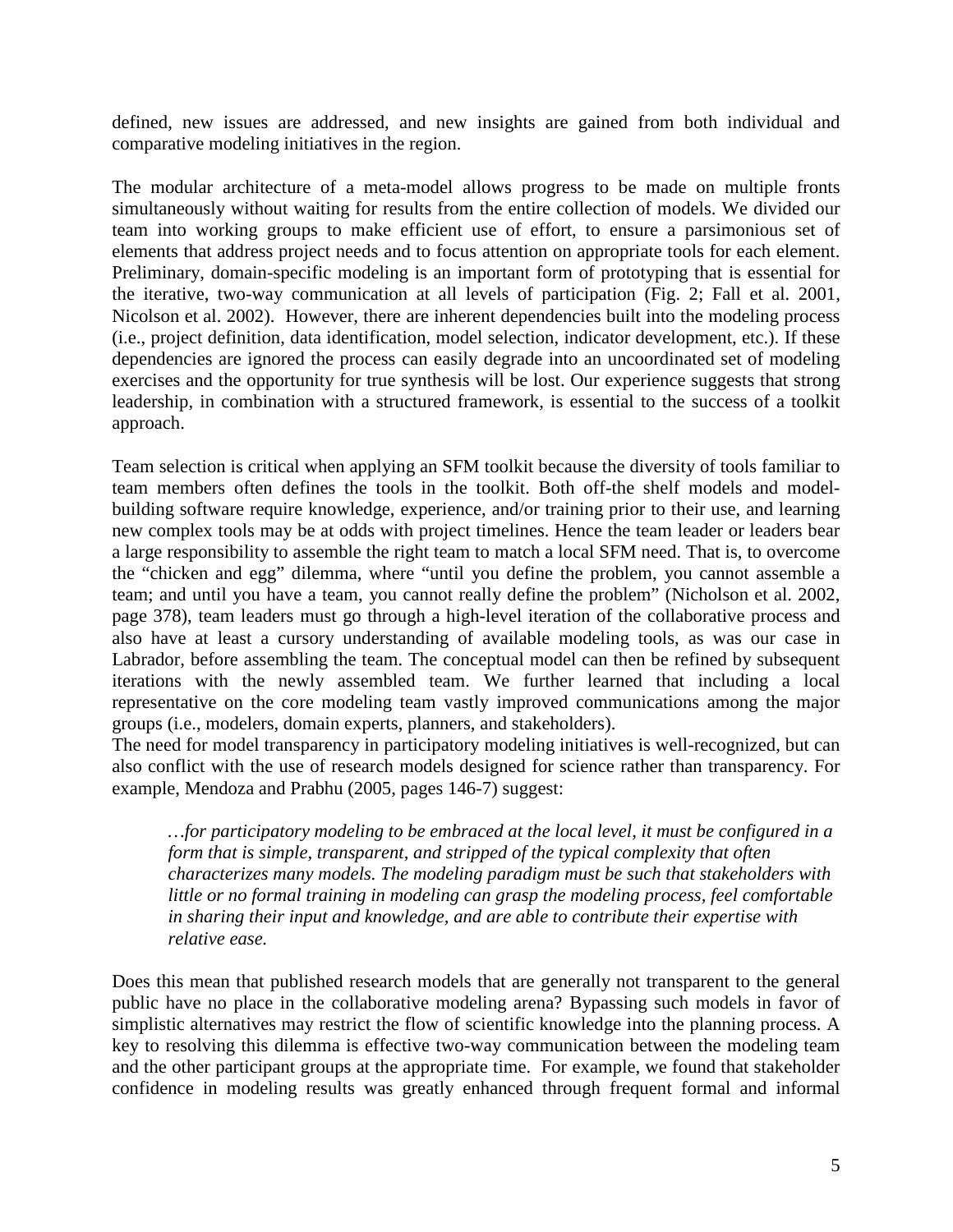communication with their experts. The modeling team should therefore work with local experts to ensure that they understand the strengths and weaknesses of tools applied to their domain. As domain experts often have their own tools, they may request model comparisons before they will begin to trust a new tool. Once satisfied that the implemented model is consistent with the formal conceptual model (Fig. 2), local experts can work with the modeling team to develop output that is accessible and easily understood by stakeholders.

Direct two-way communication with local stakeholders is also essential. In Labrador, long-term and large spatial scale comparisons of different management scenarios were shared with different publics following organization of meetings with outside experts by local domain experts. All parties gained important insights from this process (e.g., Fig. 6). Local stakeholders need to have their views heard, and discussed, and incorporated at several stages of the process. The scientists should make clear what the models are capable of doing and what may be unrealistic. This feedback is inherent in our hybrid approach of top-down and bottom-up flow of information via model analysis, workshops, and transparent discussion.

## **MANAGEMENT/POLICY IMPLICATIONS**

Any attempts to provide analytical support for SFM across different areas must recognize both the commonality and distinctiveness of issues and socio-ecological dynamics. Integrated models cannot be customized to fit every planning situation because there is a lack of capacity for building and applying complex spatio-temporal models. Conversely, no single model could adequately capture all systems and issues, especially since collaborative input from local stakeholders is important for plan acceptance. The toolkit approach has been developed in recognition of these constraints and opportunities, to use resources efficiently to minimize reinvention yet maximize innovation.

A toolkit approach to SFM analytical support is more about perspectives on information flow than on technical details. Certainly expertise and enabling technology are required to allow a team to apply such a framework. However, the essence of this approach is to seek balance between top-down (off the shelf, science-driven) and bottom-up (case-specific, stakeholderdriven) approaches to SFM decision support. We aim to find a pivot point, with adequate information flow from local experts and stakeholders to scientists, while at the same time avoiding "reinvention of the wheel" (e.g., Fig. 1) by making full use of the cumulative experience of scientists and tools they have constructed. The mixture of local experts and stakeholders that understand how the tools work, scientists that are willing and able to communicate their sciences to stakeholders, and integrated analytical tools that can simulate complex spatial and temporal problems will provide powerful and efficient decision support for SFM. Bidirectional information flow between local experts, stakeholders, scientists, and planners is essential for parsimonious, timely, reliable, and adequate SFM meta-models. We have applied the toolkit process in Labrador, but fully recognize that this process will continue to evolve. Our proposal is not fully ripe, and certainly suffers from imperfections, but we believe the trend holds the best opportunity of meeting the challenges facing society regarding forest management.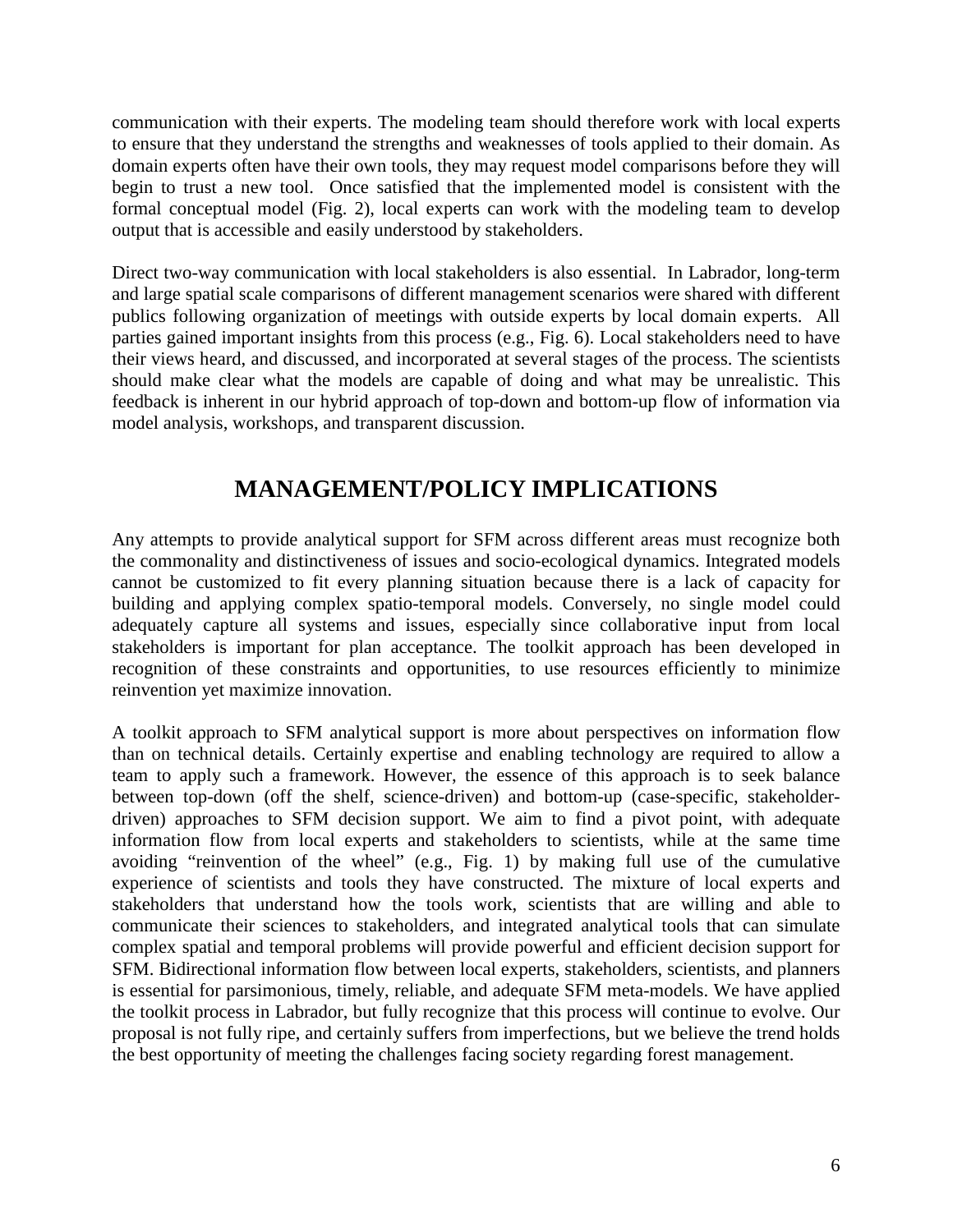## **SUGGESTIONS FOR FUTURE RESEARCH**

There are still a lot of work to be done to develop a more easy approach and methodology to link various models. We plan to continue working in making linking various models more easy

## **REFERENCES**

Astrup, R. 2006 Modeling growth of understory aspen and spruce in western boreal Canada. PhD Thesis. University of British Columbia (UBC).

Berninger, K., Kneeshaw D., and Messier, C. In Press. Perceptions of interest groups on SFM in three boreal regions varying in importance of forestry. Canadian Journal of Forest Research.

Berninger, K. and Kneeshaw, D. In review. Forest value orientations and attitudes towards forestry of interest groups in three regions varying in importance of commercial forestry. Submitted to Society and Natural Resources.

Bradshaw, G. A. and M. Bekoff. 2001. Ecology and social responsibility: The re-embodiment of science. Trends in Ecology & Evolution 16:460-465.

Côté. M. A., D. D. Kneeshaw, C. Messier, and Bouthillier. 2001. Increasing partnerships between scientists and forest managers. Forestry Chronicle 77:85-89.

Côté, P. et al. Evaluation of different zoning strategy for the mixedwood boreal forest of Quebec. In Prep

.

Fall, A., D. Daust, and D. G. Morgan. 2001. A framework and software tool to support collaborative landscape analysis: Fitting square pegs into square holes. Transactions in GIS 5:67- 86.

Fall, A. and J. Fall. 2001. A domain-specific language for models of landscape dynamics. Ecological Modelling 141:1-18.

Fall A., M. J. Fortin, D. D. Kneeshaw, S. H. Yamasaki, C. Messier, L. Bouthillier, and S. Smyth. 2004. Consequences of various landscape-scale ecosystem management strategies and fire cycles on age-class structure and harvest in boreal forests. Canadian Journal of Forest Research 34:310- 322.

Groenwold, A., and M. Sonnenschein. 1998. Event-based modelling of ecological systems with asynchronous cellular automata. Ecological Modelling 108:37-52.

James, P.J., Fortin, M.-J., Fall, A., Kneeshaw, D., and Messier, C. In Press. The effects of spatial legacies of shifting management practices and fire on boreal forest age structure. Ecosystems.